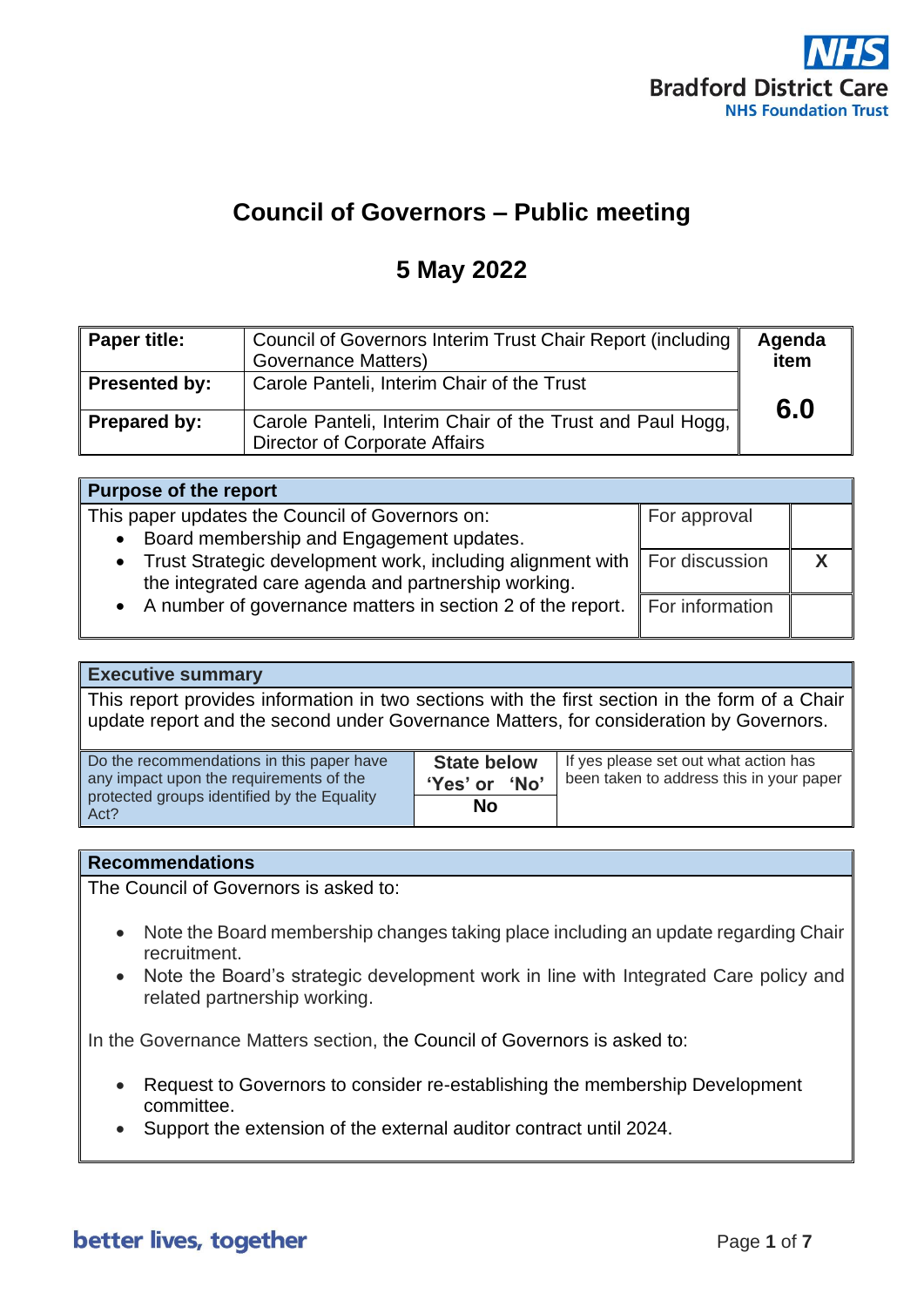

| <b>Strategic vision</b><br>Please mark those that apply with an X        |                                              |                                                                      |                                                                |                                   |
|--------------------------------------------------------------------------|----------------------------------------------|----------------------------------------------------------------------|----------------------------------------------------------------|-----------------------------------|
| <b>Providing</b><br>excellent quality<br>services and<br>seamless access | <b>Creating the</b><br>best place to<br>work | <b>Supporting</b><br>people to live<br>to their fullest<br>potential | <b>Financial</b><br>sustainability<br>growth and<br>innovation | <b>Governance</b><br>and well-led |
|                                                                          |                                              |                                                                      |                                                                |                                   |

| <b>Care Quality Commission domains</b> |                  |                   |        |                 |
|----------------------------------------|------------------|-------------------|--------|-----------------|
| Please mark those that apply with an X |                  |                   |        |                 |
| <b>Safe</b>                            | <b>Effective</b> | <b>Responsive</b> | Caring | <b>Well Led</b> |
|                                        |                  |                   |        |                 |
|                                        |                  |                   |        |                 |

| <b>Relationship to the Board</b><br><b>Assurance Framework</b><br>(BAF) | The work contained with this report links to the following<br>strategic risk(s) as identified in the BAF:<br>$\bullet$ n/a                 |
|-------------------------------------------------------------------------|--------------------------------------------------------------------------------------------------------------------------------------------|
| <b>Links to the Corporate Risk</b><br><b>Register (CRR)</b>             | The work contained with this report links to the following<br>corporate risk(s) as identified in the CRR:<br>n/a                           |
| <b>Compliance and regulatory</b><br>implications                        | The following compliance and regulatory implications<br>have been identified as a result of the work outlined in this   <br>report:<br>n/a |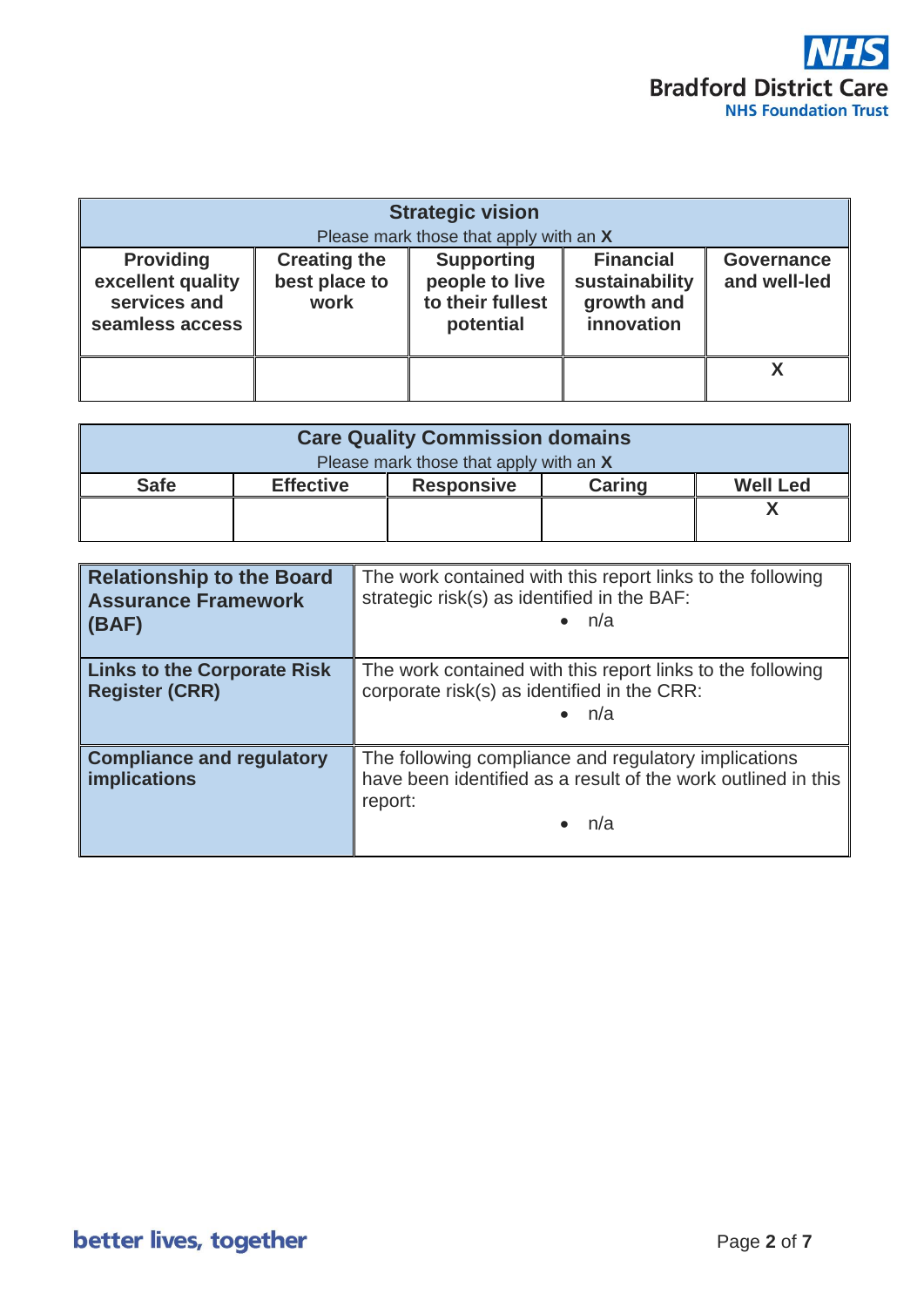

# **Meeting of the Council of Governors**

# **5 May 2022**

## *Thank you as always to all of our staff, partners and Governors who continue to work together in challenging times during the pandemic, especially dealing with the Omicron variant, including our Chief Executive and Executive Management Team.*

## **Council of Governors**

### **Council of Governors Nominations Committee**

The Council of Governors Nominations Committee met on 14 December 2021 to recommend the appointment of two Non-Executive Directors. Both new Non-Executive Directors joined the Trust on 1 March 2022 and have completed their onboarding period. They have taken up roles as Chair of the Quality and Safety Committee and Chair of the Workforce and Equality Committee / Charitable Funds Committee.

The Committee also met on 14 January 2021 to recommend that the Interim Chair, Carole Panteli, extend her period of office until the end of June 2022. The closing date for applications to the substantive Chair role was 30 April 2022 and longlisting took place on 3 May 2022 with final interviews on 6 June 2022.

#### **Governor Service visits**

Due to the impact of the COVID-19 Omicron variant the Board was advised by Infection prevention colleagues and decided that face-to-face Go See visits should be temporarily suspended. However, a number of virtual visits would be considered as advised by the Executive Team, when a service might benefit from a wellbeing visit. The Board wishes to offer support to frontline services and will continue to seek assurances at Board and Committee meetings about the wellbeing and resilience of the Trust's workforce through planned virtual service visits following each Board meeting. An update on recent Go See visits will be presented to the public Board meeting on 12 May 2022.

Chair hosted visits for Governors will resume as soon as it is advised by the Infection Prevention team which can be arranged at the request of Governors to broaden their understanding of our work.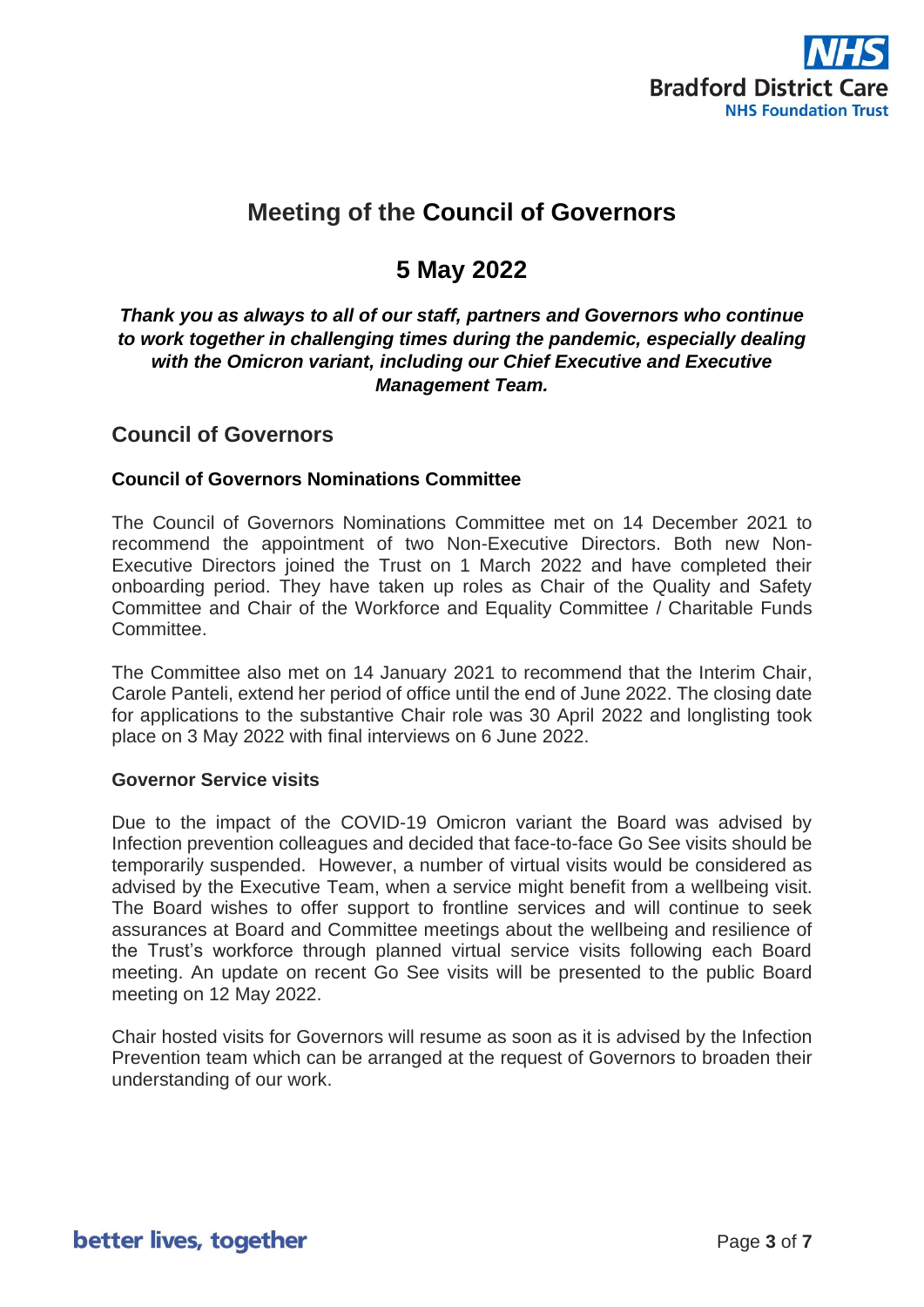

#### **Board recruitment**

Due to the retirement of the HR Director and Director of Corporate Affairs and the promotion of the Chief Operating Officer to another organisation, the Chief Executive is leading the recruitment to these Executive posts. The closing date for applications is 30 April 2022 and interviews are planned for early June. Currently there are experienced Interim Directors in post for the Chief Operating Officer and Human Resources Director roles to provide senior leadership and service continuity to the **Trust** 

#### **Training and development**

As a reminder, NHS Providers (NHSP) offers a national programme of sessions and the opportunity to sign up for the NHSP Governors Newsletter which can be found online. Please contact Helen Robinson in our Corporate Governance team to register your interest via [helen.robinson@bdct.nhs.uk](mailto:%20helen.robinson@bdct.nhs.uk) .

## **Strategic**

The Trust, including the Board, continues to proactively engage in the developing Integrated Care agenda, informed by the Government's Health and Social Care Bill and looking ahead to statutory arrangements being in place by the revised date of 1 July 2022. Our Trust continues to be an active member of the Bradford and Craven Integrated Care Partnership (ICP) as a Place- based partnership as well as the West Yorkshire and Harrogate (WY&H) Integrated Care system (ICS).

The new Place System committees are being established in shadow form (until 1 July 2022) with non-executive membership drawn from the three provider Trusts across Bradford District and Craven, taking up the role of independent members of these committees

#### **New CAMHS Inpatient site opens**

Red Kite View, West Yorkshire's new mental health inpatient unit for people aged between 13-18, is now open. It offers expert therapy and treatment to some of the most vulnerable young people in the area. The £20m purpose-built facility, located on the St Mary's Hospital site in Armley, Leeds, has been designed in partnership with clinicians and young people, who've contributed their ideas, hopes and aspirations for care at the new unit. They also helped to decide on the name 'Red Kite View' - as nature is strongly associated with mental wellbeing and rehabilitation.

[Read the full story and watch a short video about this development on the](https://www.leedsandyorkpft.nhs.uk/news/articles/red-kite-view-opens-doors/) Leeds and [York Partnership](https://www.leedsandyorkpft.nhs.uk/news/articles/red-kite-view-opens-doors/) website.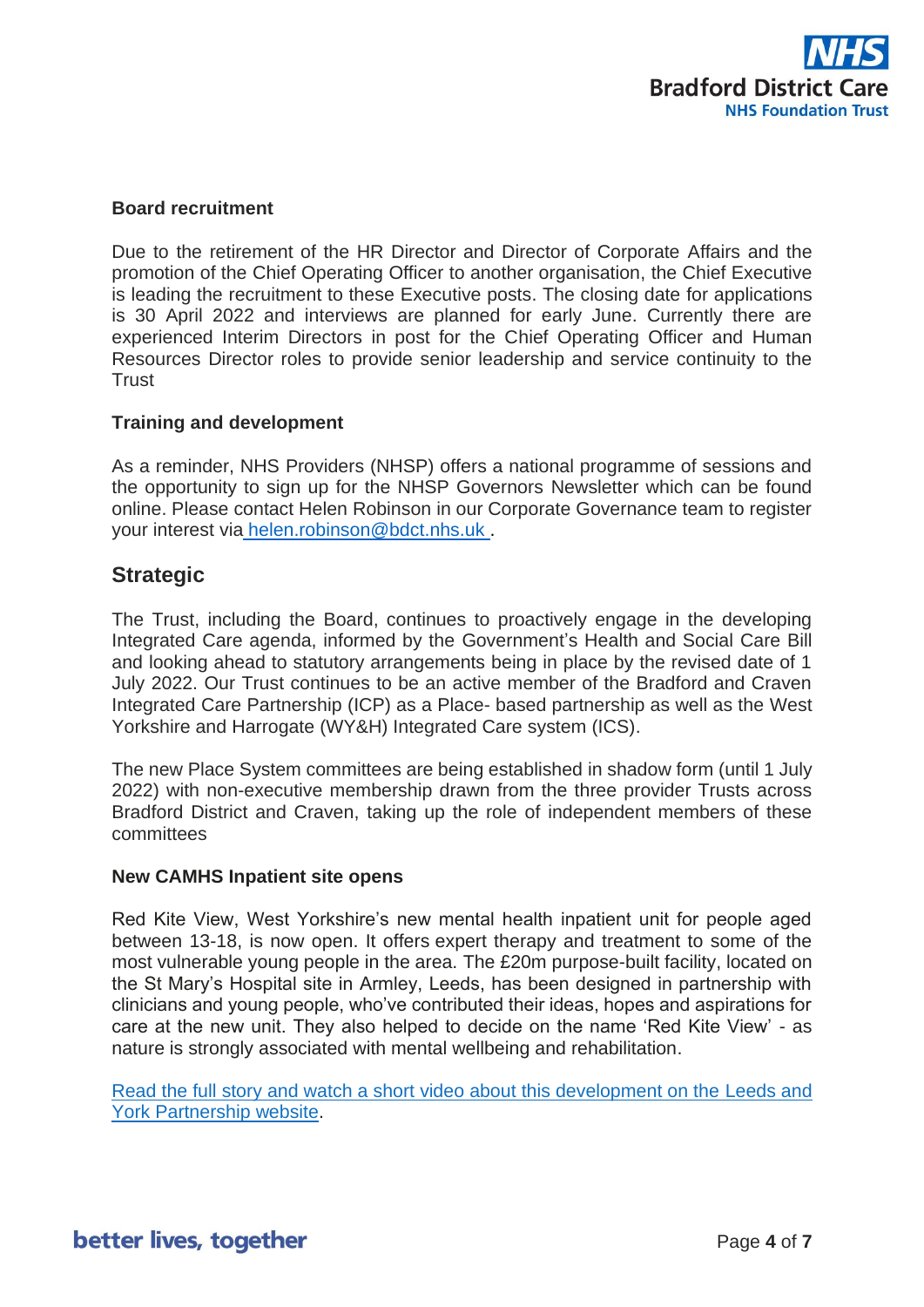

### **Changes to Bradford Council's Children's Services**

Bradford Council is creating a council-owned children's company as part of its ongoing commitment to improving its children's services. Establishing the company will ensure that children and young people feel the impact of improvements even sooner, which will result from increased investment in services and closer working between local children's service professionals and national expertise. The decision to form a company has been made in response to receiving the report of Commissioner Steve Walker, who has been working with the Council since September 2021.

Board members continue to work closely with Local authority leaders to ensure Children's services are delivered safely. The Chair meets monthly with the Leader of the Council and the Chief Executive is taking a leadership role across the district on behalf of the Place partnership Board

## **Outcomes focussed**

## **Partnerships**

Due to the revised date for the statutory changes to be at ICS and ICP levels, the Board is now expected to approve the revised Strategic Partnership Agreement (SPA) in June 2022. Our Chief Operating Officer and Director of Corporate Affairs continue to work closely and actively contribute to the Place-based plans. The Chief Executive and I have attended a number of West Yorkshire ICP and Place strategic groups which a focussed on the governance proposals and lines of accountability. Governors will receive an update on the ICS / ICP work in the private part of the meeting.

### **West Yorkshire and Harrogate Committee-in-Common**

The Trust has continued to contribute via myself to the WY&H Committees-in-Common for Mental Health, Learning Disability and Autism. This was on a rotational Chair arrangement (chaired previously by Cathy Elliott), with the role now passed to the Chair of Leeds Community Healthcare NHS Trust. The Committee-in-Common has undertaken to review its role in response to the ICS proposals to ensure it remains relevant and influential in the new strategic partnership arrangements.

#### **West Yorkshire Community Provider committee**

I have met with Chair colleagues from neighbouring West Yorkshire community Provider Trusts to scope a new community provider committee which will ensure the importance of community service provision is understood and relevant to the West Yorkshire ICB. A Chief Executive from West Yorkshire will have a seat and bring Community provider influence to the Board, the provider committee will drive work to seek opportunities for integrated working and sharing best practice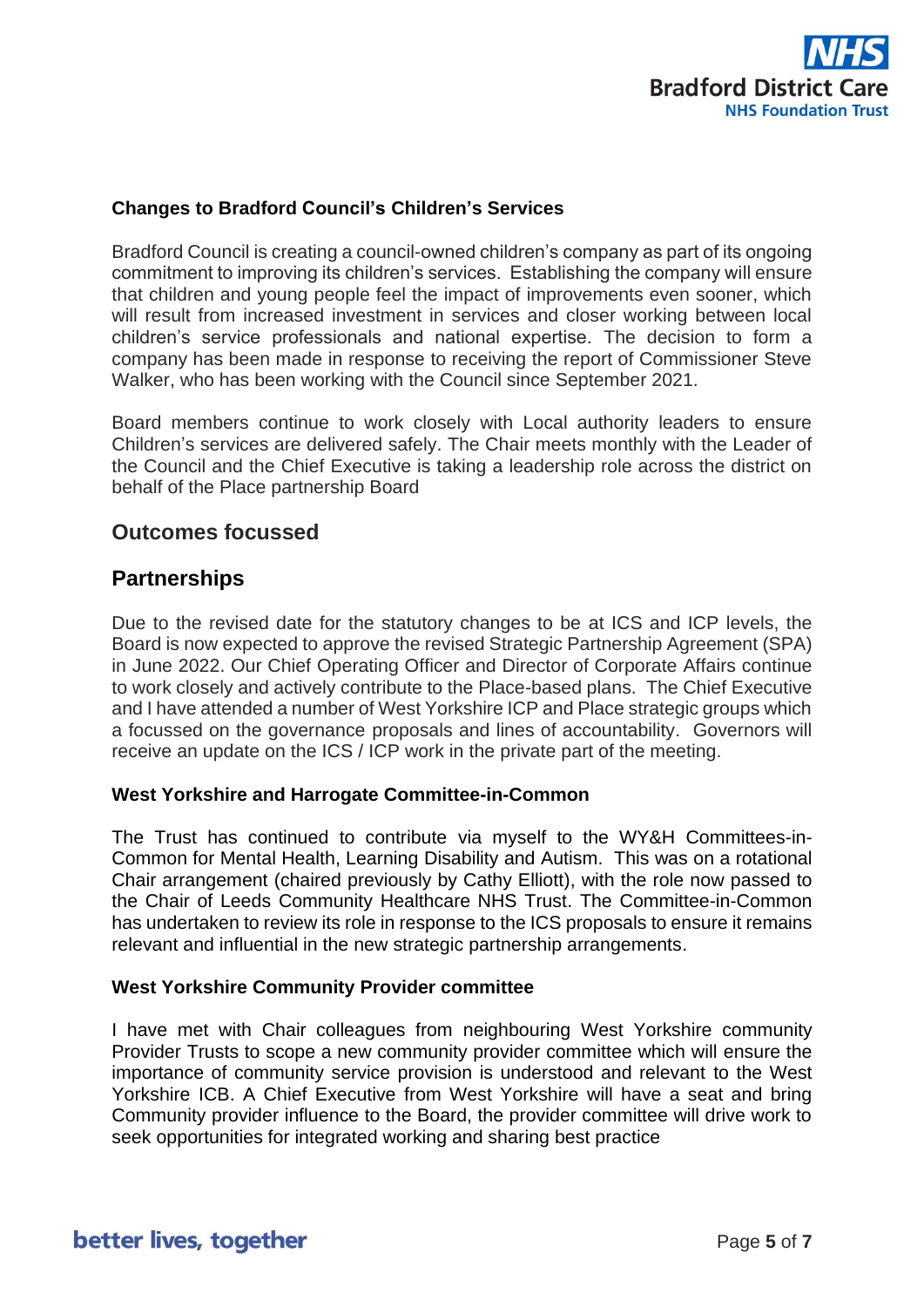

# **People**

**Board members continue to engage with staff** via virtual meetings such as the Aspiring Cultures Network and the Strategic Equality, Diversity Inclusion and Governance Group.

**Board members present and / or attend weekly Executive broadcasts** for the workforce which cover a range of current topics linked to the pandemic or schedule of activities. The most recent weekly broadcasts have related to COVID-19 matters, in particular the proposed changes in infection and prevention restrictions across the NHS.

**Carole Panteli Interim Trust Chair May 2022**

### **Governance Matters section**

#### **Membership Development Committee**

The Council of Governors previously established the Membership Development Committee to ensure the Trust recruits a membership which is representative of the local community and offers opportunities for members to engage in the work of the Trust. In light of recent discussions around youth representation in the Trust, the Council is asked to consider re-establishing the Committee to assist the Trust in developing a more diverse membership.

The Membership Development Committee consists of not less than five Governors appointed formally by the Council. The current membership for approval is as follows:

- Anne Graham, Public Governor: Bradford West
- Roberto Giedrojt: Staff Governor: Non-clinical
- Abdul Khalifa: Staff Governor: Non-clinical
- Linzi Maybin: Staff Governor: Clinical

All Governors are invited to express interest in joining the Committee for formal appointment during the Council of Governors meeting on 5 May 2022.

The Membership Development Committee Terms of Reference are included under agenda item 14, for review and approval.